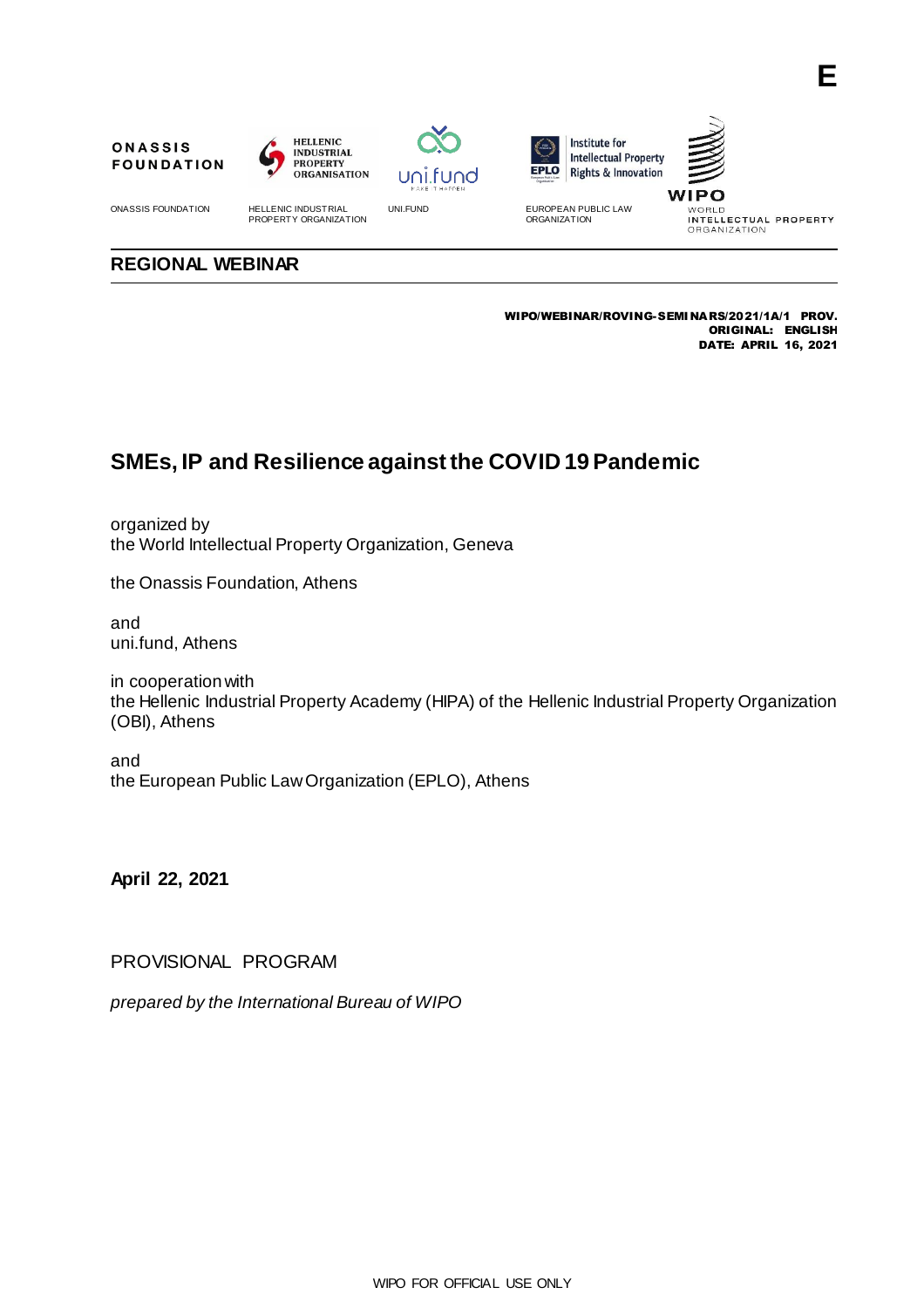| 09.00 $a.m. -09.15 a.m.$<br>(CEST) | Welcome addresses by:                                                             |                                                                                                                                                                                                                                                                                                                                                                                                                                                                                                                                                                                                                                                                                                                                                                                                                                                                                                                                                                                                                                                |
|------------------------------------|-----------------------------------------------------------------------------------|------------------------------------------------------------------------------------------------------------------------------------------------------------------------------------------------------------------------------------------------------------------------------------------------------------------------------------------------------------------------------------------------------------------------------------------------------------------------------------------------------------------------------------------------------------------------------------------------------------------------------------------------------------------------------------------------------------------------------------------------------------------------------------------------------------------------------------------------------------------------------------------------------------------------------------------------------------------------------------------------------------------------------------------------|
| 10 a.m. EEST                       | Athens                                                                            | Mr. Anthony S. Papadimitriou, President, Onassis Foundation,<br>Mr. Hasan Kleib, Deputy Director General, Regional and National<br>Development Sector, WIPO, Geneva<br>Prof. Spyridon Flogaitis, Director, European Public Law<br>Organization (EPLO), Athens                                                                                                                                                                                                                                                                                                                                                                                                                                                                                                                                                                                                                                                                                                                                                                                  |
| $09.15$ a.m. $-09.25$ a.m.         | Keynote Remarks: How the Pandemic has Affected<br><b>International IP Filings</b> |                                                                                                                                                                                                                                                                                                                                                                                                                                                                                                                                                                                                                                                                                                                                                                                                                                                                                                                                                                                                                                                |
|                                    | Speaker:                                                                          | Mr. Carsten Fink, Chief Economist, Department for<br>Economics and Data Analytics, IP and Innovation<br>Ecosystems Sector, WIPO                                                                                                                                                                                                                                                                                                                                                                                                                                                                                                                                                                                                                                                                                                                                                                                                                                                                                                                |
| 09.25 $a.m. - 10.25 a.m.$          | <b>SME's Experiences</b>                                                          |                                                                                                                                                                                                                                                                                                                                                                                                                                                                                                                                                                                                                                                                                                                                                                                                                                                                                                                                                                                                                                                |
|                                    | Moderator:                                                                        | Mr. Víctor Vázquez López, Head, Section for the<br>Coordination of Developed Countries, Division for<br>Transition and Developed Countries, Regional and<br>National Development Sector, WIPO                                                                                                                                                                                                                                                                                                                                                                                                                                                                                                                                                                                                                                                                                                                                                                                                                                                  |
|                                    | Panelists:                                                                        | Mr. Álvaro Muñoz Guillén, Bookshop Owner, La<br>Puerta de Tannhäuser, Plasencia, Spain,<br>TodosTusLibros, a service for bibliographic<br>consultation, interaction with the public, cultural<br>dissemination and trade in the book sector.<br>Mr. Juan Pablo Nebrera, Founder, Brooklyn<br>Fitboxing, Spain, a sports center format specialized<br>in a series of training methods derived from boxing<br>and other martial arts, combining them with a<br>technological integration of hardware and software.<br>Ms. Daphne Tsevreni, Co-founder and CFO, Clio<br>Muse Tours, Greece, a SaaS Platform to Create<br>and Distribute Digital Self-Guided Tours for<br>Attractions, City Tours & Roadtrips.<br>Mr. Athanase Kolias, Founder and CEO, KINVENT,<br>France, connected solutions for sports and<br>rehabilitation professionals for functional<br>assessment of strength, balance and motion and<br>patient motivation.<br>Mr. Argyris Argyriou, Senoir Vice-President, Orfium,<br>Data & AI at Orfium, Music Rights Management and |